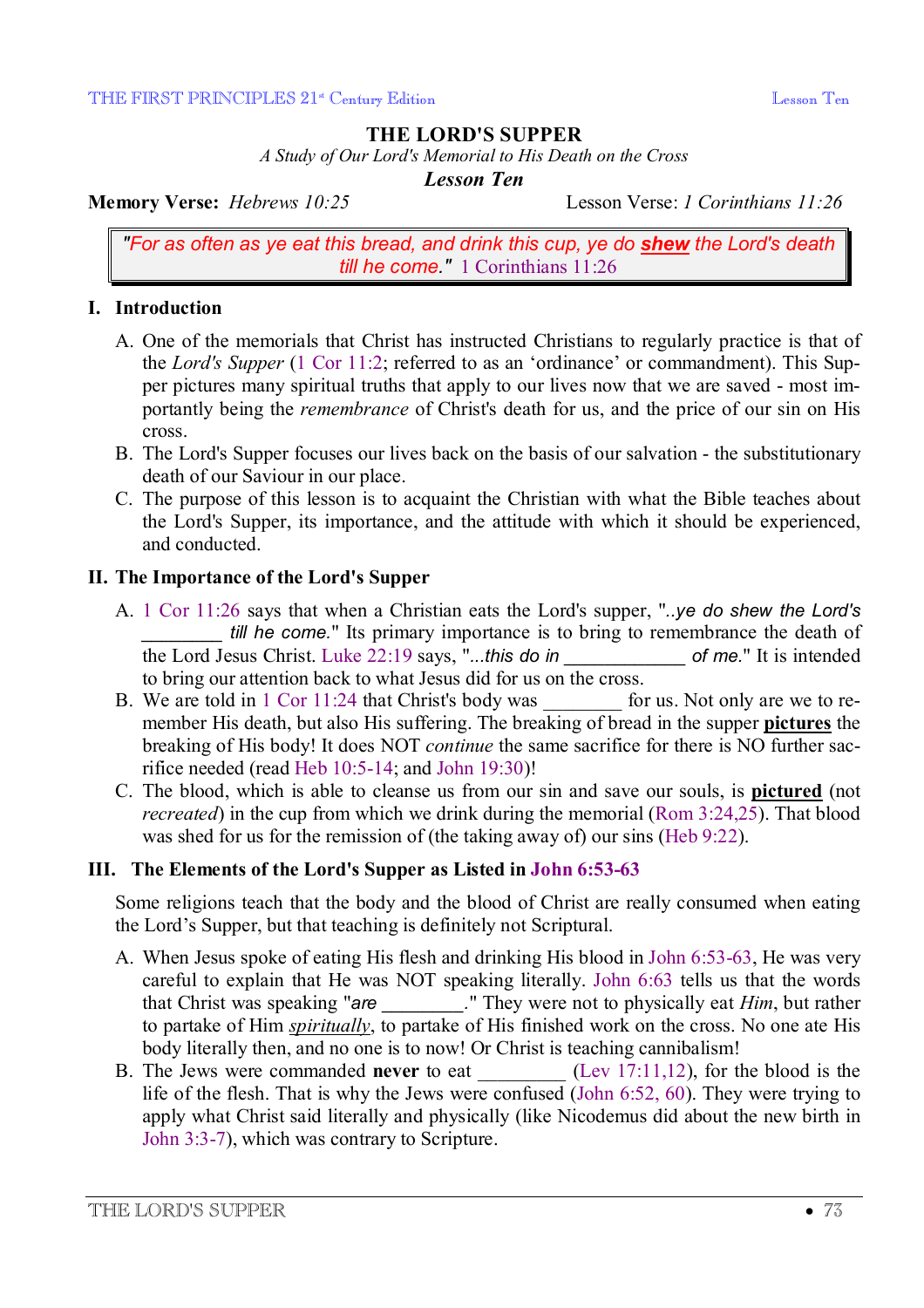#### THE FIRST PRINCIPLES 21<sup>\*</sup> Century Edition **Example 2014** Lesson Ten

- C. Jesus in John 6 is stating that a *better* "manna" than the kind the Israelites ate in the wilderness had come (Jn 6:30-34). The Jews had asked for literal *bread* to give them eternal life (6:34), just as the Samaritan woman had asked for literal *\_\_\_\_\_\_\_* in John 4:15. But Jesus said HE was living bread, and living water (Jn 4:14; 6:35; 7:37-39). Jesus knew however, that they would not believe His *words* (Jn 6:35,36) so He purposely turned them away with a parable since all they wanted was food for their belly, not for their soul (Jn 6:41-44,66).
- D. This was not the only time that Jesus used "figures," or examples to explain His work on earth. He also referred to Himself also as "*the*  $\blacksquare$  (John 10:7,9), and yet he was not a *literal* with hinges, but the WAY through which to get to heaven (John 14:6).
- E. So, at the cross, there lays a GIFT (Rom 6:23), and that is all. There is no *flesh* and *blood* waiting there to be ingested (eaten). It is *eternal life* itself, which simply has to be *received* (John 1:12,13) by faith (Eph 2:8,9)!
- F. The Lord's Supper is the fulfillment of the *Passover Supper* since Jesus was the Lamb of God that took away the sins of the world through His death on the cross (John 1:36; Luke 22:7-20).
- G. The two elements are: *unleavened bread* and *unleavened wine*. They are unleavened because leaven is a picture of  $(1 \text{ Cor } 5.8)$ , and Christ has no The bread pictures His body, and the wine (grape juice, or new wine) pictures His blood. Grape juice is used because normal fermented wine is *leavened* and corrupted, while new wine (grape juice) has not fermented but only has the flavour of the grapes (as in pure blood, see Deut 32:12-14).

### **IV.Who Can Participate?**

The passage of Scripture that teaches all about the Lord's supper is 1 Corin-

thians 11:20-26. It describes how the Lord's Supper should be conducted. The people Paul was writing to were *believers*. Lost people are not included at the Lord's table because they have never experienced the free gift of salvation that the Lord's table is *picturing*. The death and sufferings of Christ would have no real significance to them. Not only is it restricted to true Christians, but to "clean" or "worthy" Christians who have confessed sins and things that are displeasing to God, since it was our sins that crucified Jesus (1 Cor 11:27-34)!

# **V. How is the Lord's Supper to be Performed?**

There are no explicit instructions on how to perform the Lord's supper other than presented in 1 Cor 11:20-34. No fancy rituals, or mystical sayings are involved. There is no transformation of the bread and wine! It is only a remembrance. Simply, unleavened bread and unleavened wine (grape juice) are to be eaten and drank in the worship time of your local church (Acts 2:42; 20:6,7) for the purpose of **remembering** Christ's substitutionary death *in your place* so that you could be completely saved from the punishment of your sin!!!

# **VI.As a Christian, How Should I Approach the Lord's Supper?**

A. **With fear and trembling**. Paul does rebuke the Corinthians for taking this event lightly in 1 Cor 11:17-23. They had turned it into some kind of a feast for satisfying one's hunger rather than making it a time of remembering the Lord's death. This is a very sacred time, and should be approached with a sacred attitude.